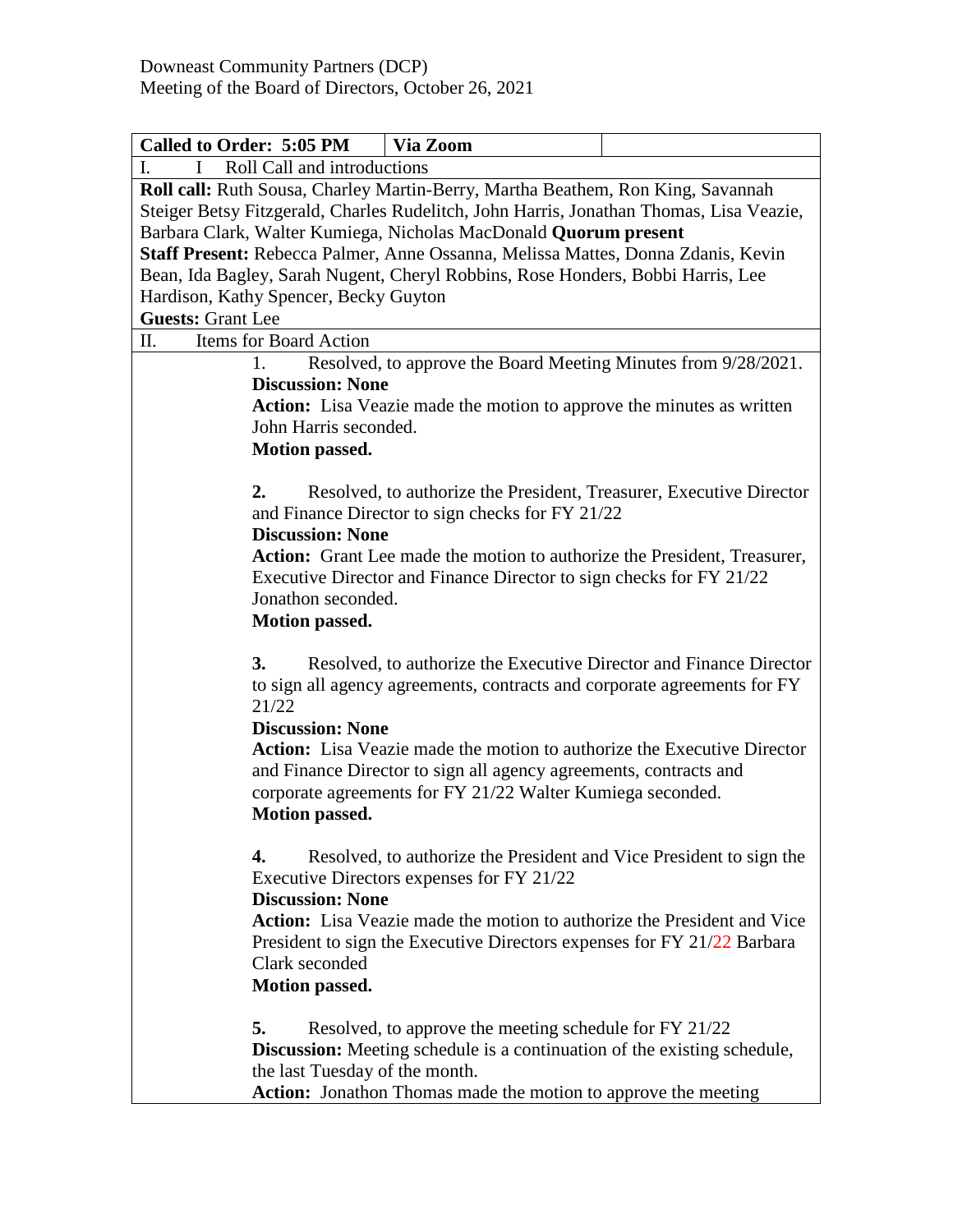|                    | schedule for FY 21/22 Nicholas McDonald seconded.<br><b>Motion passed.</b>                                                                                                                                                                                                                                                                                                                                                          |
|--------------------|-------------------------------------------------------------------------------------------------------------------------------------------------------------------------------------------------------------------------------------------------------------------------------------------------------------------------------------------------------------------------------------------------------------------------------------|
|                    | 6.<br>Resolved, Approve Board of Directors Terms FY 10/21-24<br><b>Discussion:</b> the Washington County Commissioners approved Charles for<br>another three-year term.<br>Action: Grant Lee made the motion to Approve Board of Directors Terms<br>FY 10/21-24 Walter Kumiega seconded.<br>Motion passed.                                                                                                                          |
| <b>III</b> Reports |                                                                                                                                                                                                                                                                                                                                                                                                                                     |
|                    | 1. Executive Directors Report-Rebecca Palmer<br>A. Board Action - Properties as reported and discussed<br>B. Board Action- Creation of a Housing Development Committee<br>Annual board meeting set for November 30. Still have to set up the<br>time and agenda.                                                                                                                                                                    |
|                    | Sarah needs support gathering signatures at some towns on election<br>day, if you are able to volunteer, please get in touch.                                                                                                                                                                                                                                                                                                       |
|                    | Wellness Committee is being revitalized, working with MMA.                                                                                                                                                                                                                                                                                                                                                                          |
|                    | COVID team is shifting focus, sharing energy and lessons learned with<br>whole organization. Now DCP Supports team, reps from each division,<br>focus is creating one organization. Senior leadership still involved, but<br>bringing in the next group of leaders to participate here.                                                                                                                                             |
|                    | Development Committee Met on the 19 <sup>th</sup> , have Rachel on board now,<br>worked on creating a priority list of where the gaps are in funding, also<br>on getting out public awareness on who DCP is.                                                                                                                                                                                                                        |
|                    | Attending NCAP training, learning about available resources, today<br>was about board training.                                                                                                                                                                                                                                                                                                                                     |
|                    | Been working on development of compensation plan, referenced the<br>Compensation Policy. Policy clearly calls out salaries and wages to be<br>competitive with market. First step is presenting findings, then from<br>that, determine the next steps. Donna will present it. We will discuss<br>after Donna presents. Starts with HR role, then following the direction<br>of the board, we will examine how we will implement it. |
|                    | Town of Steuben had approached us to say there is a piece of land that<br>could potentially be transferred to DCP to develop a home for a<br>veteran. Selectmen decided to bring it to the town to vote. It was a<br>very close vote, but it was turned down by the town members.                                                                                                                                                   |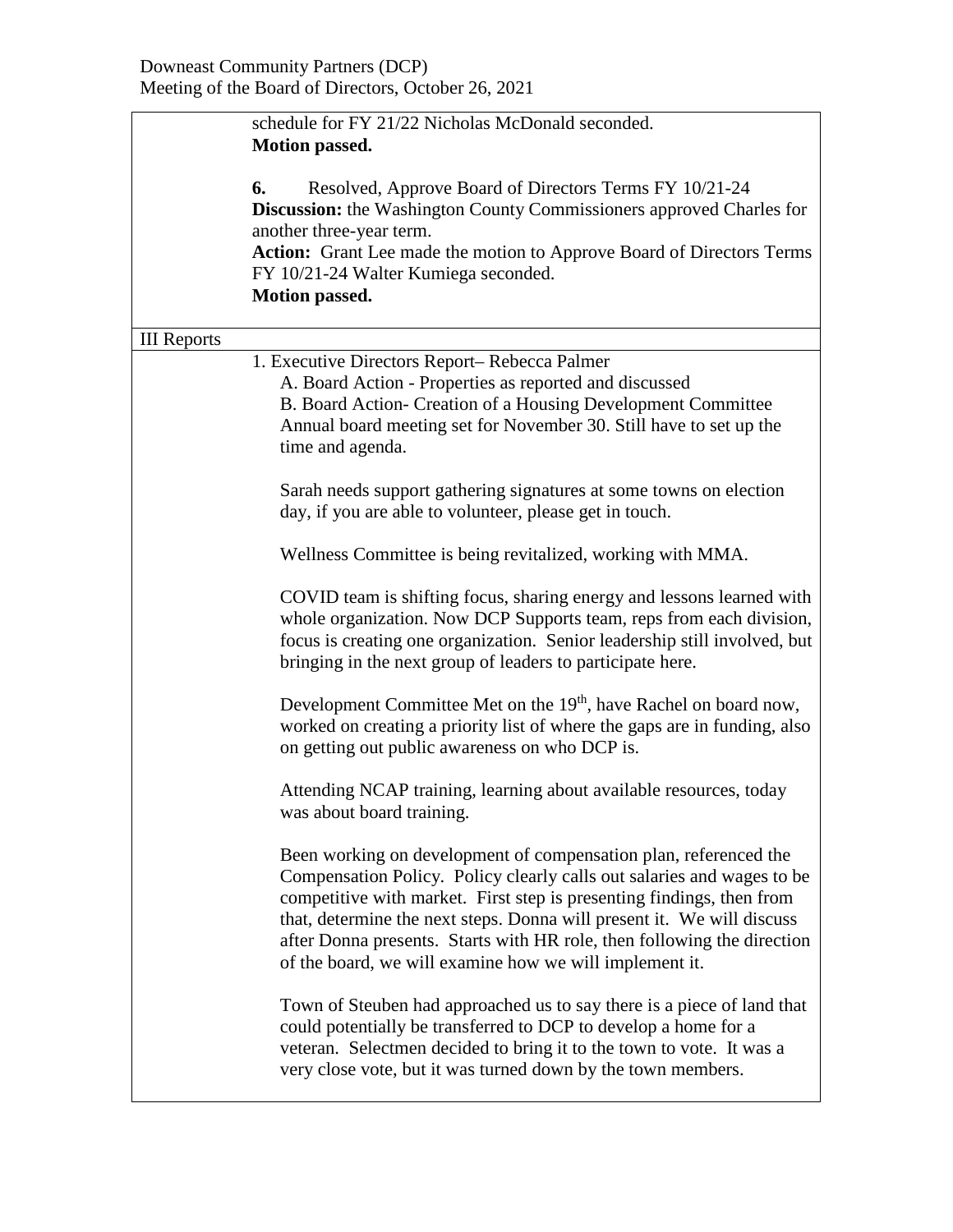Discussion needs to happen about - if and how DCP becomes more involved in affordable and/or attainable housing. At some point, we need to have a vehicle or a committee to bring these ideas to, to explore and make recommendations to the full BOD for discussion.

This brings us to a small piece of land that we own in Hancock. A young woman who is working toward her Gold Award for the Girl Scouts has approached us. Her project is to develop a small home for a veteran. DCP would own the house when it was built. We would need to commit to veteran preference housing. Consider how we would pay for it? There is funding around Veteran Housing. Looking at a transitional housing model for continued funding and determination of its use be for veteran housing; we will examine funding from Me State Housing and the VA.

Need to make sure that we check with the planning board in Hancock to be sure that we can put the house we intend to on that land.

No upfront cost to DCP to build it, the costs will come later with the property management.

**Action:** Walter Kumiega Move that we move forward with tiny steps project. Second Ruth Sousa **Motion Passed**

Contacted regarding a property in Lubec, two women living there have health issues, house has unexpected serious issues. Lawyer brought it to us, found a benefactor to donate \$90,000 to either demolish or improve house. Offered rental assistance until home is deemed safe, but the owners chose to stay. Lawyer previously found another nonprofit to manage this project, but both parties withdrew from the project and lawyer approached DCP to be project manager/fiscal sponsor. Our concern is health and welfare, not sure what we will be getting into.

Also have a failed septic, which led Bobbi to learning about a new grant opportunity for failed septic.

This will be a true construction project, much more involved than Tiny Steps will be.

Concerns about size of project, scope of our work, inadequate funding.

**Action:** Jonathan Thomas made a motion that this be tabled to allow staff to learn more. Lisa Veazie seconded **Motion passed**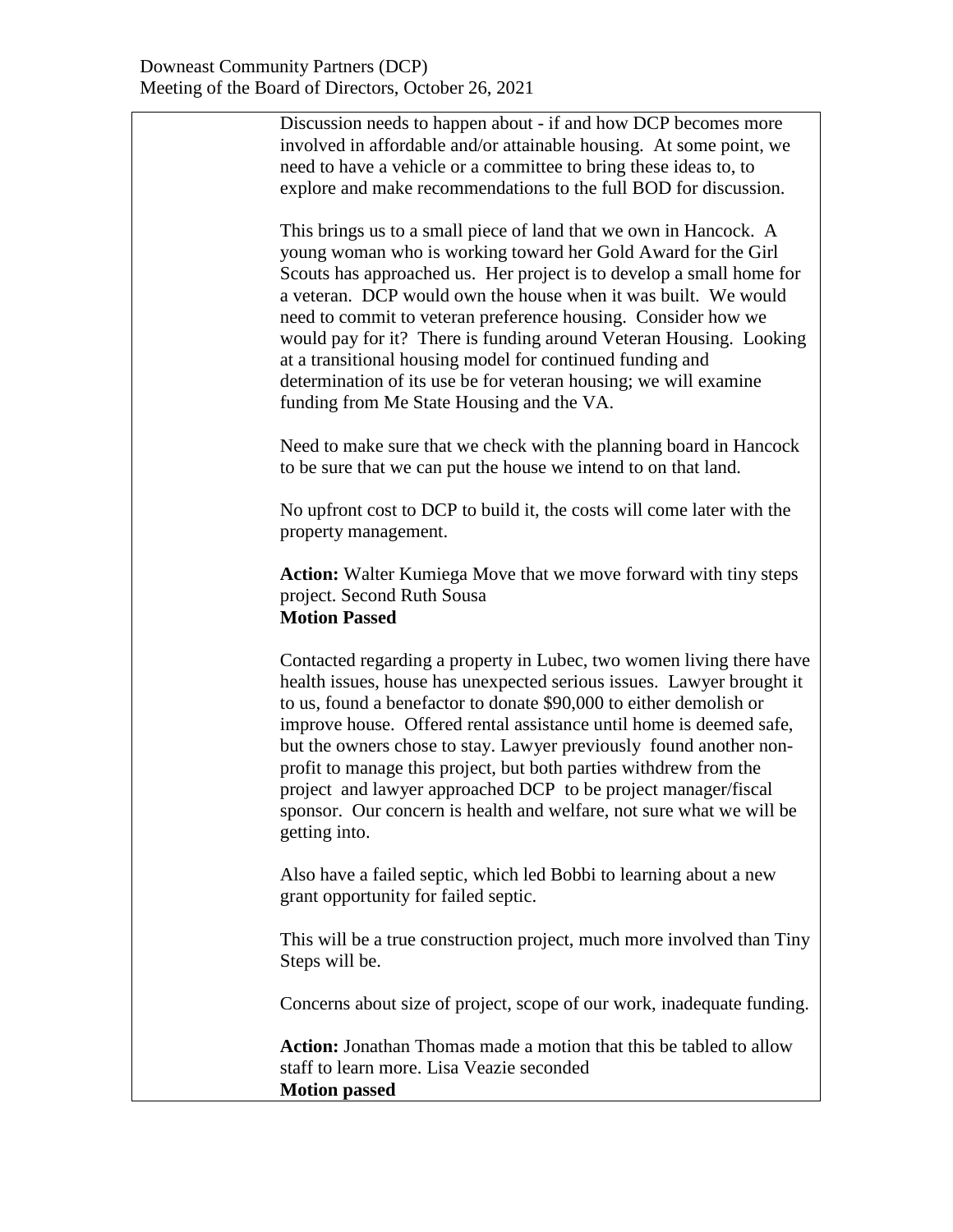Thinking forward, looking at DCP's role in affordable and attainable housing.

2. Presentation: Human Resources Director – Donna Zdanis Board Action: Compensation – Grade and Salary Range Structure Compensation review: continuing conversation from last month. Working with Laurie Bouchard. She is doing similar work with other CAPs.

Started process with a minimum of \$14 per hour, then Laurie updated the ranges, developing spread between the grades and ranges.

Looked at some of our positions and shifted their grades.

Want to shift everyone who is below their grade up to the minimum of their grade.

Recognize experience, also recognize that this is very expensive, and put a 10% cap on increases.

Discussion: Where is this \$205,000 even starting from? First, recognize that the need is there, and then what are the next logical steps?

How big an endowment would we need to manage this?

Tally of unrestricted endowments, 1.280 million. Restricted side, which cannot be used for this, is 2.5 million.

When surpluses hit net assets, support deficits, then get banked for rainy day.

Kevin will calculate the investment income.

What is the short-term and long-term plan for funding this?

Important to do this to support staff.

Financing plan should project out a few years. This is not the last investment.

Concern that not everyone would get a raise, COLA is not guaranteed. How do you calculate COLA into this?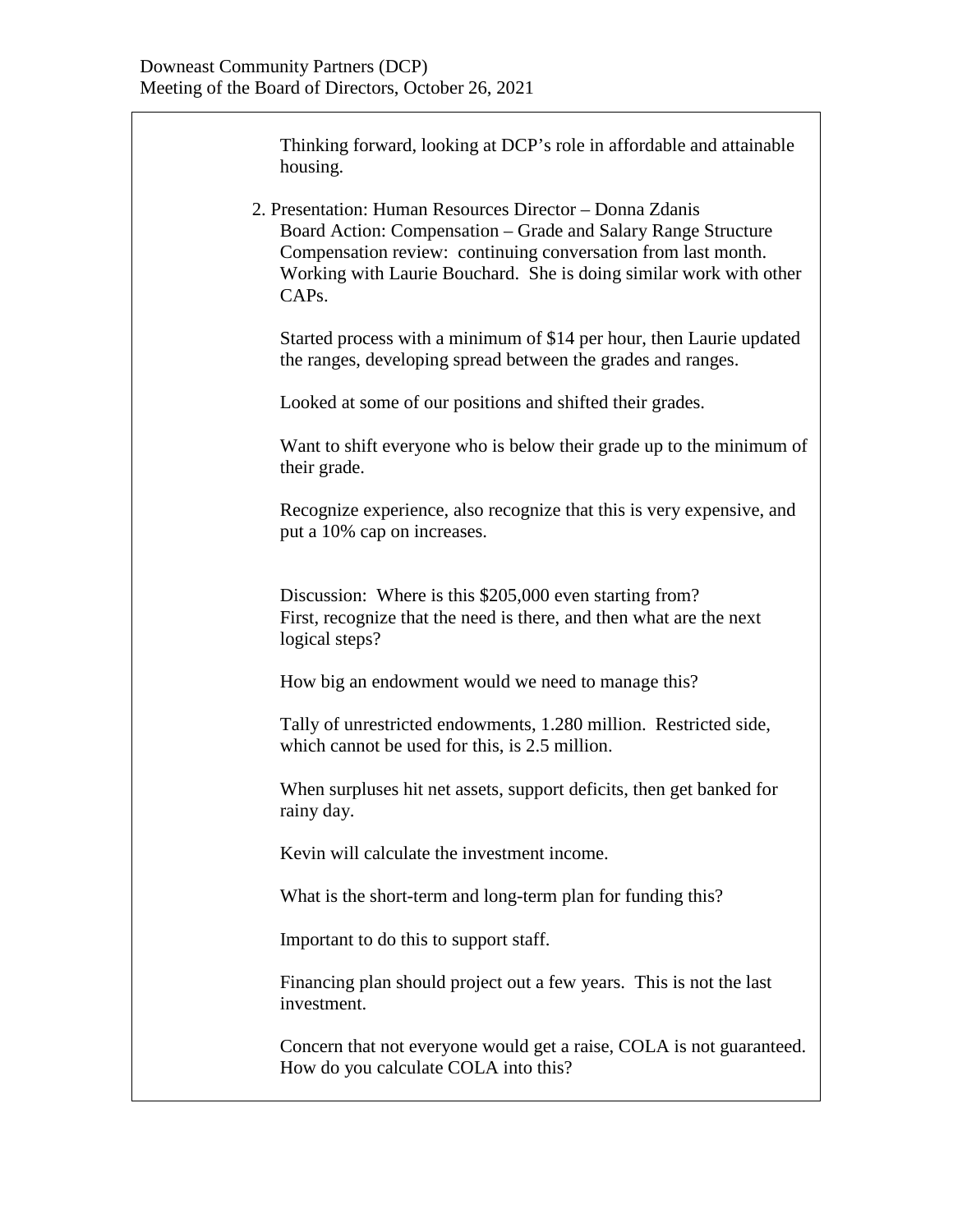3. Development Committee Report – Barbara Clark SEED campaign is fully underway, with signature gathering on Election Day planned again this year. Need volunteers (Nick MacDonald volunteered.) Last year, we brought in \$144,000. Friendship Cottage received a grant to support the meal program that Anne created at the start of the pandemic. Intend to work on a plan to increase the percentage of private donors, which currently stands at 2%. 4. Finance Directors Report – Kevin Bean EOY process – generally do not get out October financials due to year-end work. Surplus of \$370,000 due to bank letting us have whole PPP forgiven, even though we had not spent it all. Taken the Auditor's advice, recognized the revenue, and able to transfer it back to certain programs – transportation and childcare, so 135,000 was able to come back and hit bottom line. It is designated cash for 6 years, in case they come back and say that we should not have claimed the PPP the way we did. Another great month for seed, \$20,000 more. Best year ever, \$144,000. Revenues 20% over budget, expenses 12% over budget, due to energy (rent relief) Transportation has slight gains in billing. 5. Head Start Director's Report – Melissa Mattes Report did not make it into the board packet. Highlights: • Continue to have some closures due to COVID but all programs are open most of the time. • No applicants yet for new classroom in Ellsworth • No word back on application for special education classroom in Ellsworth. Our Disability Manager is following up weekly. • Work continues on playgrounds with some delays. Working to expedite some projects.

• Enrollment office has moved to Bucksport Road and Melissa will be